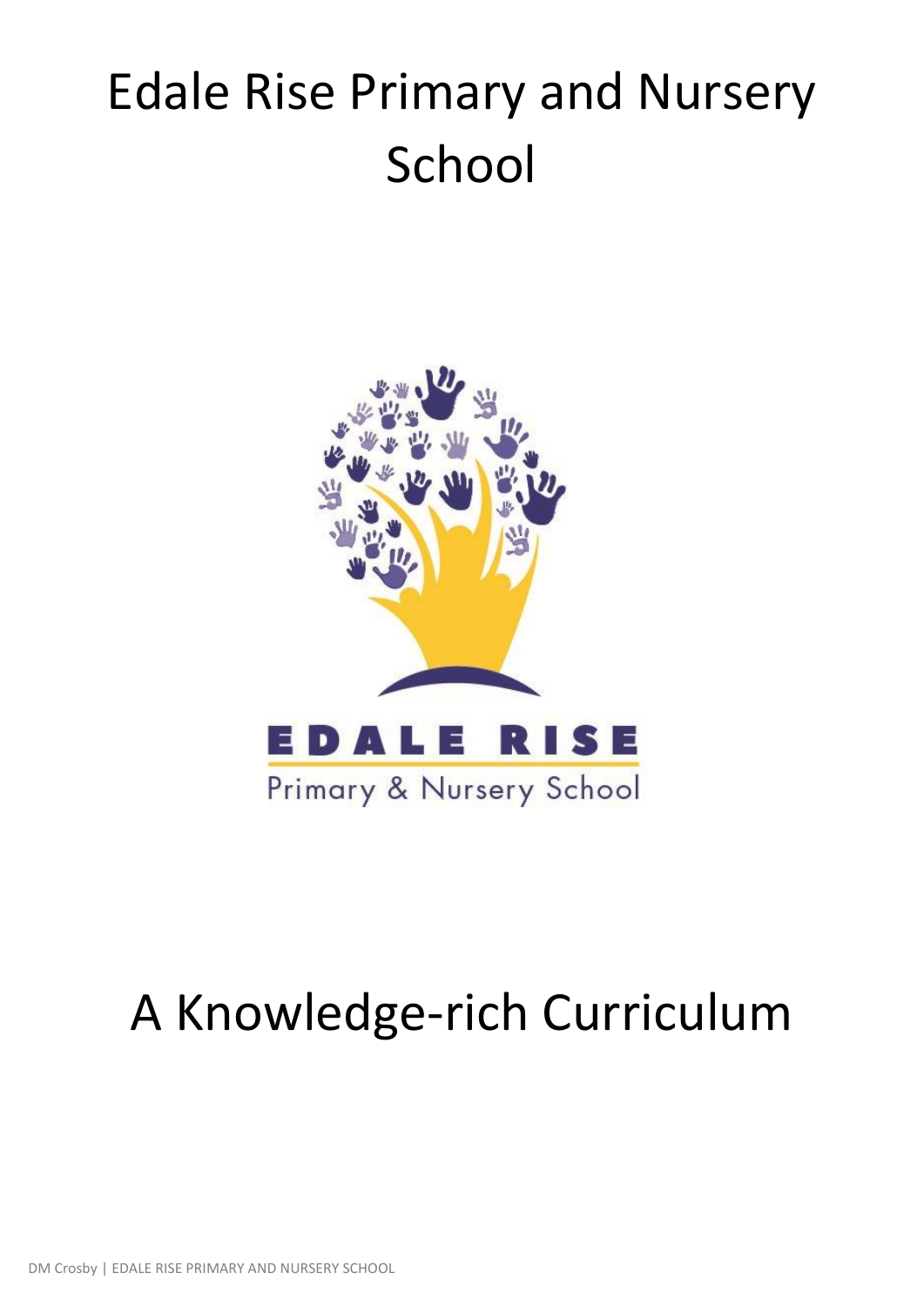# **A Knowledge-rich Curriculum**

#### **What is a knowledge-rich curriculum?**

Our knowledge-rich curriculum is purposefully designed to ensure that children gradually develop and retain a broad and rich body of powerful knowledge that allows them to think deeply and creatively about the world in which they live. Our knowledge-rich curriculum can be understood as being broad, rich, powerful and coherent.



- Broad the knowledge learnt is grounded in science, history, geography and the arts.
- Rich the knowledge learnt is culturally rich, transferable and valuable to know.
- Powerful the knowledge learnt allows children to think deeply and creatively about the subject matter.
- Coherent the knowledge learnt is strategically sequenced and revisited to develop rich, detailed schemas.

(Adapted from Didau, *Making Kids Cleverer,* 2018)

# **Why focus on knowledge?**

Children who have a broad and rich knowledge base by the time they leave primary school are significantly more likely to be academically successful at secondary school (Hirsch, 2018). Many children begin primary school with a deficit in knowledge and vocabulary (Hart and Risely, 1995) and unless this deficit is addressed at primary, it is highly unlikely these children will catch up at secondary (Fisher et all 2011). It is our duty as primary educators to empower our children with the knowledge and vocabulary to be successful at secondary school.



<sup>(</sup>Adapted from Ofsted Curriculum Workshop, 2018)

- Background knowledge is the strongest predictor of comprehension (Recht and Leslie, 1987). In teaching children knowledge of the world we develop rich and detailed schemas that allow them to understand a rich and wide range of texts (Willingham, 2015). Teaching knowledge is teaching reading.
- Knowledge is a prerequisite of any skill. In order for children to think deeply and creatively about an issue, they must first have a deep and secure understanding of that issue (Willingham, 2007). Experts in any field rely heavily on rich and developed schemas of knowledge (Hirsch, 2018).
- Knowledge is highly transferable between contexts and is generative i.e. the more you know the easier it is to learn new things (Willingham. 2007).
- Those from disadvantaged backgrounds begin school with a 'knowledge gap'. Ensuring this knowledge gap is eradicated before children leave primary school is the most significant thing we as teachers can do to give the less-privileged access to the knowledge they need to succeed.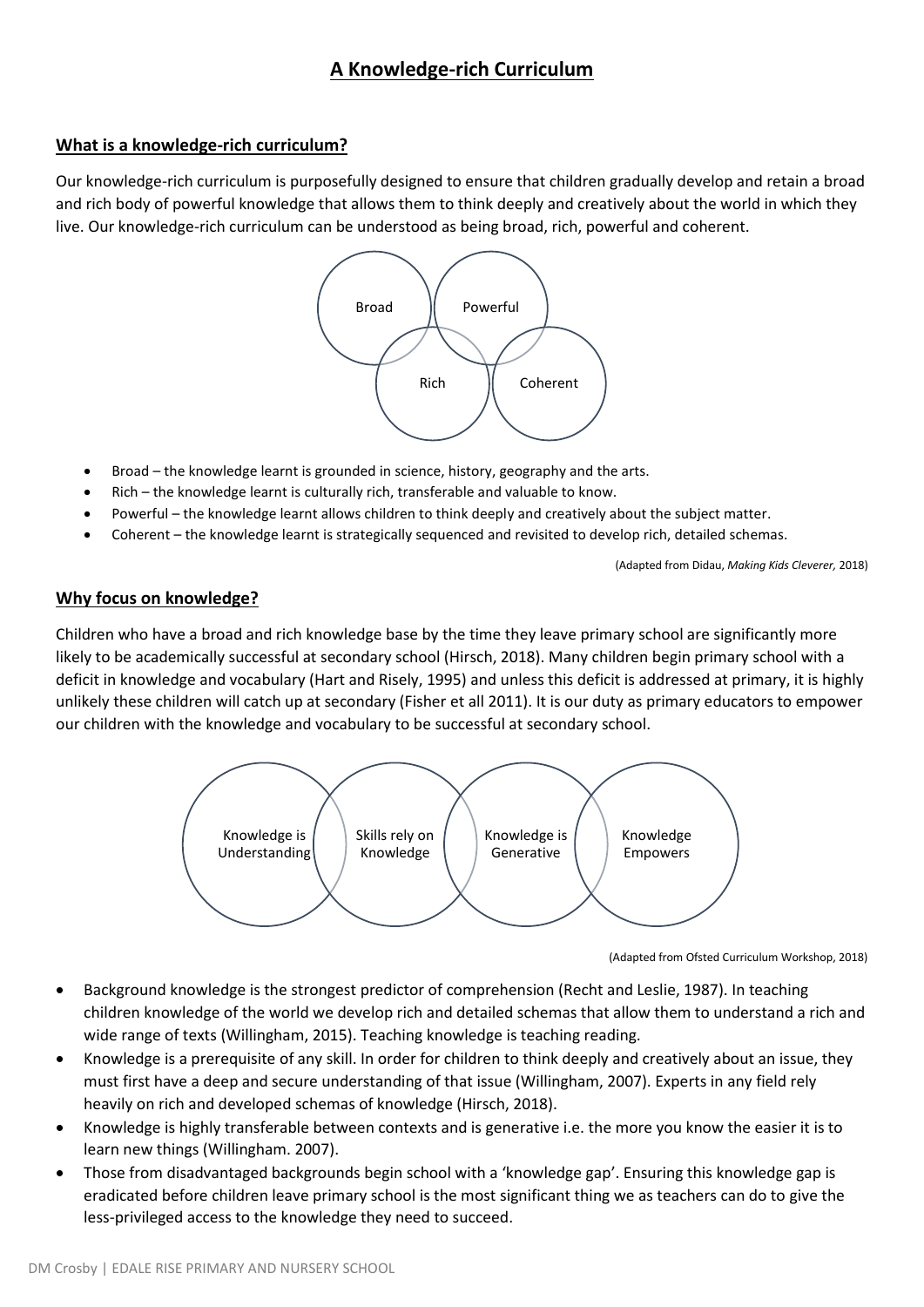# **How is the knowledge-rich curriculum designed?**

Staff at Edale are in the process of developing our knowledge-rich curriculum. This is a long-term process and we are purposefully not rushing its development. Our ultimate aim is to produce a world-class knowledge-rich curriculum that is selective, coherent, cumulative, fully resourced, applied using the principles of cognitive psychology and fieldtested.



(Adapted from E.D Hisrch *Why Knowledge Matters,* 2018)

# **Selective**

Time in school is finite. Selectivity, therefore, is critical in setting topics that make the curriculum powerful and so teachers can capitalise on their time with their children. The topics chosen provide children with the most enabling knowledge possible. Some curricular topics are essential to the subject matter itself, such as photosynthesis or evaporation. Other topics, such as the British Empire, are essential to shared cultural identity. Still others, such as *A Christmas Carol* are essential to equality.

# **Coherent**

Coherence within year groups is important for substantive learning and vocabulary acquisition. The reading and writing of non-fiction is taught primarily through our foundation curriculum and science, rather than stand-alone non-fiction English lessons. Links between these academic subjects are also established where appropriate to ensure rich schemas are developed. Sustained topics requiring the same "word fields" last for approximately six weeks to ensure children have had sufficient time for this knowledge to be embedded in long-term memory (Binton, 2000).

# **Cumulative**

Designing a multi-year cumulative sequence of topics is important to ensure children develop their schemas of a subject progressively as they move through school and that prior learning is developed upon and revised. Learning within a year is routinely assessed through low-stakes quizzes to ensure that all children develop and retain the knowledge required to be successful in the following year. Our core goal is that children know more and remember more.

# **Resourced**

Topics in history, science and geography are fully resourced with a high-quality non-fiction books. This provides teachers with the subject knowledge to teach the topic effectively, which is essential to a curriculum's success (Coe et al, 2014). These texts are also highly engaging and well written which sets out a high academic expectation for all children (Rosenthal & Jacobson, 2008).

# **Applied**

The application of the knowledge-rich curriculum is paramount to its success. Teachers apply their understanding of cognitive psychology to create rich and meaningful learning experiences. This is further elaborated upon in the next section.

# **Field-tested**

Finally, the curriculum is field tested. Only actual experience in the classroom can determine how successfully topics interact and reinforce one another and how much time they might require. Our knowledge-rich curriculum is therefore constantly evolving and improving.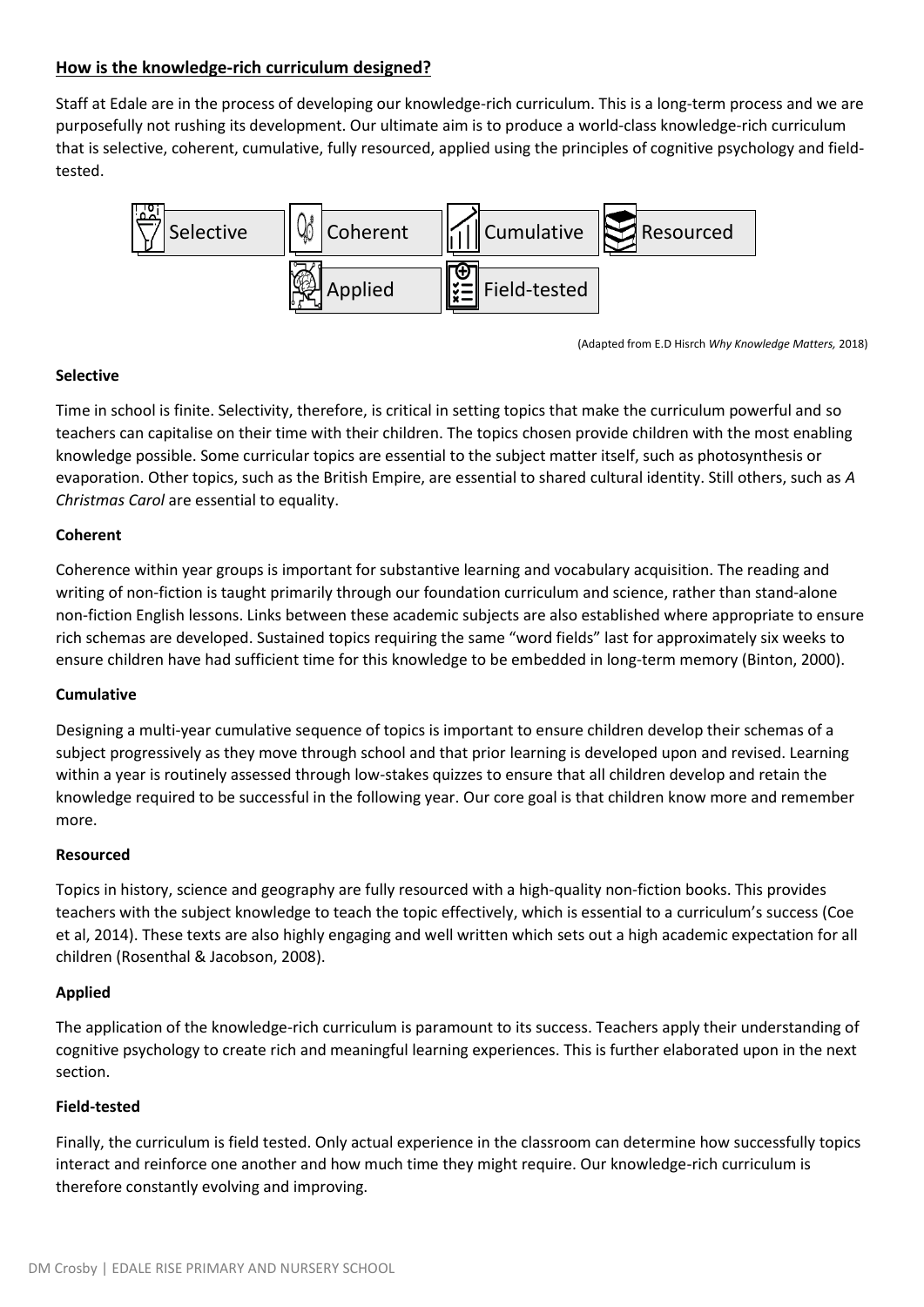# **How is the knowledge-rich curriculum applied in the classroom?**

The application of the knowledge-rich curriculum is consistent across the school and is informed by research in cognitive psychology. Learning only takes place if there is an alteration in long-term memory (Sweller et al, 2011). The purpose of this model is to ensure that the knowledge of the unit is embedded into the long term memory of every child in the class. This model is referred to as 'Teaching for Knowledge'.

#### **Teaching for Knowledge**



#### **Curriculum Documents and Knowledge Organisers**

Our curriculum documents set out in explicit detail exactly what declarative and procedural knowledge we want our children to learn. The knowledge organisers which teachers then make act like a map with which the teacher and children can use to navigate their way through a unit. They can be used to aid planning, as a quizzing tool in lessons, as an assessment tool for teachers and to help communicate what learning has taken place in school with parents at home.

#### **Teacher Instruction**

Teachers at Edale explicitly and deliberately teach the knowledge through teacher-led instruction utilising Rosenshine's Principles of Instruction (Rosenshine, 2010), dual coded presentations and quality teacher-talk. Teachers check children's understanding through questioning and mini-quizzes and then respond to the children's feedback.

#### **Reading for Learning**

Reading is an essential component of the knowledge-rich curriculum. Teachers utilise their expertise in whole-class reading to reinforce or complement the learning of the instruction. In younger year groups, the bulk of the reading will be done by the teacher as children's listening comprehension is superior to their reading comprehension (Sticht and James 1984), in older year groups children will be expected to read along or read independently.

#### **Activities for Learning**

Utilising their understanding of the working memory model (Baddeley and Hitch, 1974), desirable difficulties (Bjork and Bjork, 2011) and Shimamura's MARGE model, teachers create meaningful learning activities that require effort for children to retrieve and apply what it is they have been taught thus strengthening the information's storage strength. Teachers use a range of activities, which vary according to the specific subject being taught.

#### **Spaced Retrieval**

Retrieval practice has been shown to have a significant impact on knowledge retention (Ebbinghaus, 1985). Teachers make use of retrieval practice to ensure knowledge is learnt and retained over time. Teachers use low-stake quizzing and various others methods of retrieval practice throughout a unit of work to ensure long term retention of material. Retrieval practice is also used to revise material from previous units within and between year groups.

#### **Take Care Work**

Children should apply the knowledge developed in a unit to produce a piece of work which encapsulates our 'Take Care' ethos. The piece should clearly exhibit the learning that has taken place and result in an ambitious and wellinformed piece of work. It should be crafted and presented beautifully so that children can take pride in this outcome of their learning.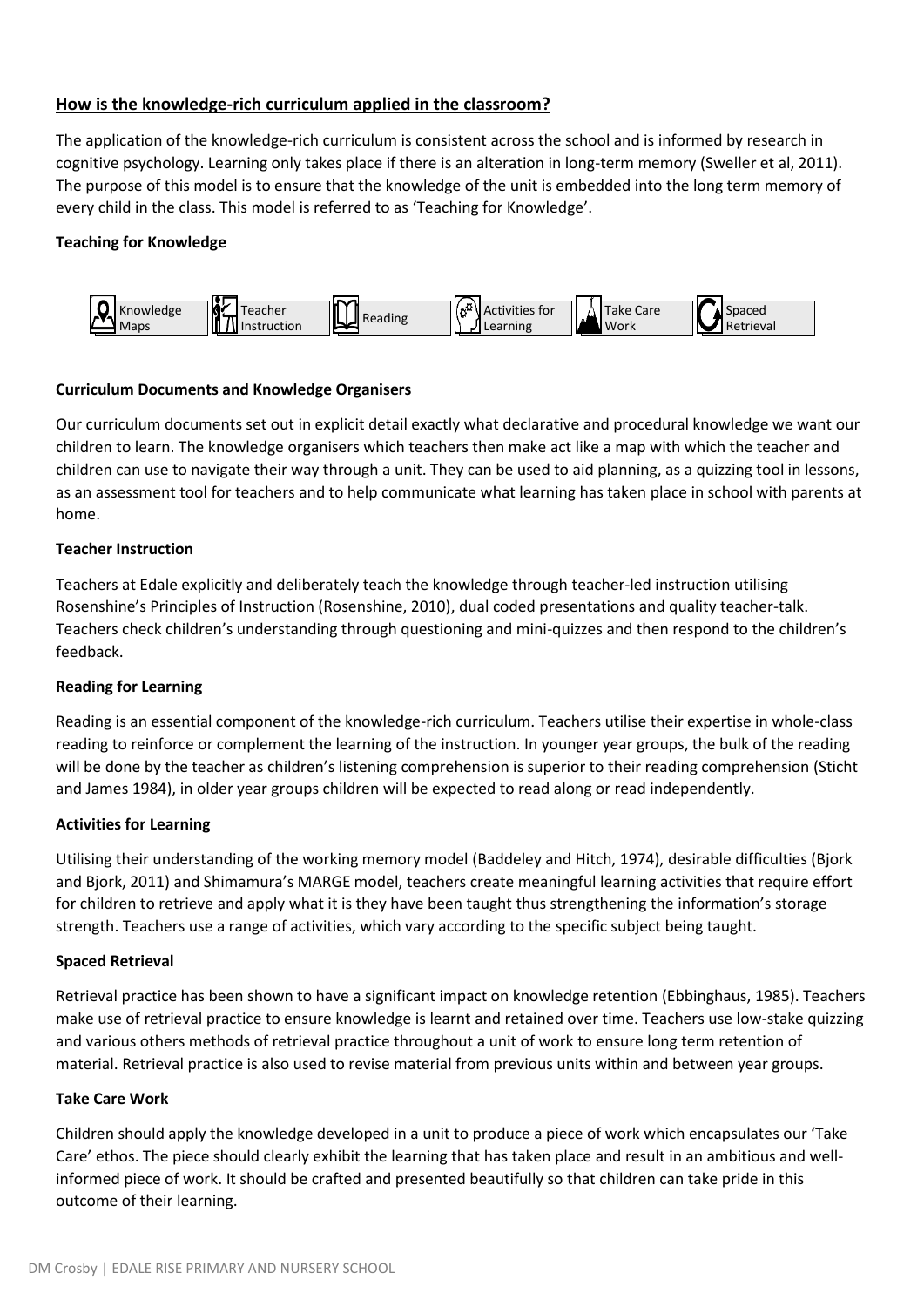# **'Mode B' Teaching**

The majority of teaching at Edale outside of the Early Years and year 1 could be categorised as traditional, rooted in the principles of cognitive psychology with the teacher instructing pupils and checking for understanding. However, there is still a place for another style of teaching where teachers facilitate learning using less instructional methods. This is referred to as 'Mode B' teaching (Sherrington, 2017). It includes collaborative learning and enquiry projects amongst other less traditional methods. However, in order to ensure that they result in effective learning there is still a rigorous method to how these approaches are implemented at Edale informed by the work of Sherrington in *The Learning Rainforest* and Sherrington and Caviglioli in *Teaching WALK THRUS.*

| <b>Collaborative learning</b>                | In addition to the social benefits of group work, research has shown that, when<br>implemented well by the teacher, group work can yield significant learning gains for<br>children.                                                                                                                                   |
|----------------------------------------------|------------------------------------------------------------------------------------------------------------------------------------------------------------------------------------------------------------------------------------------------------------------------------------------------------------------------|
| <b>Enquiry projects</b>                      | An enquiry process can be a powerful experience for children, learning how to ask<br>questions pursue a process that leads them to an answer or to ask even more questions.<br>This process needs structure and guidance and the appropriate level of prior knowledge.                                                 |
| Open response tasks                          | Once children have explored a topic and accumulated a range of knowledge, it can be<br>very rewarding for them to showcase what they have learnt in their chosen format.<br>Allowing children to express their learning in this way can often yield surprising results,<br>surpassing teacher expectations.            |
| <b>Oracy: debates</b>                        | An excellent way to deepen children's understanding is to teach them how to engage in<br>structured exchanges through debate. This develops key oracy, encourages them to<br>consider others' perspectives and reinforces the knowledge debated.                                                                       |
| <b>Oracy: instructional</b><br><i>inputs</i> | After developing proficiency with a topic, children take the role of the teacher and teach<br>the knowledge themselves. This approach can lead to significant gains for long-term<br>recall.                                                                                                                           |
| <b>Independent learning:</b><br>pre-reading  | Certainly for older children, it can be hugely beneficial to allow children to read without<br>a teacher input. This means the teacher can use the time they would have used to<br>impart knowledge to check for understanding and misconceptions.                                                                     |
| <b>Trips and Visitors</b>                    | Trips and visits are a key part of our curriculum. They provide children with exciting, real<br>life experiences that inspire and embed knowledge acquisition. Children in every year<br>group take part in a school trip at least once a term and regular use of the local area is<br>encouraged throughout the year. |

#### **Reading and Writing across the Curriculum**

All non-fiction writing and reading is taught through history, science, geography and RE. This accounts for approximately half of all writing and reading lessons. This gives a clear purpose for reading and writing: to learn and reinforce knowledge and for a child to present and evidence their learning.

The other half of the writing and reading curriculum is taught through fiction and poetry. In these fictions units, links are made to the topic where appropriate; however, the focus of these session is to study and enjoy high quality literature and write fiction and poetry that captures the interest and imagination of the reader.

Teachers are not restricted by their topics in their choices of literature to study. It may be entirely appropriate for the fiction work to inspire and lead a mini-topic to provide context for the piece. For example, if a teacher chooses to study an extract from *Treasure Island* then it would be highly beneficial to conduct a short topic on piracy in the 18th century to create synergy between the fiction and non-fiction work.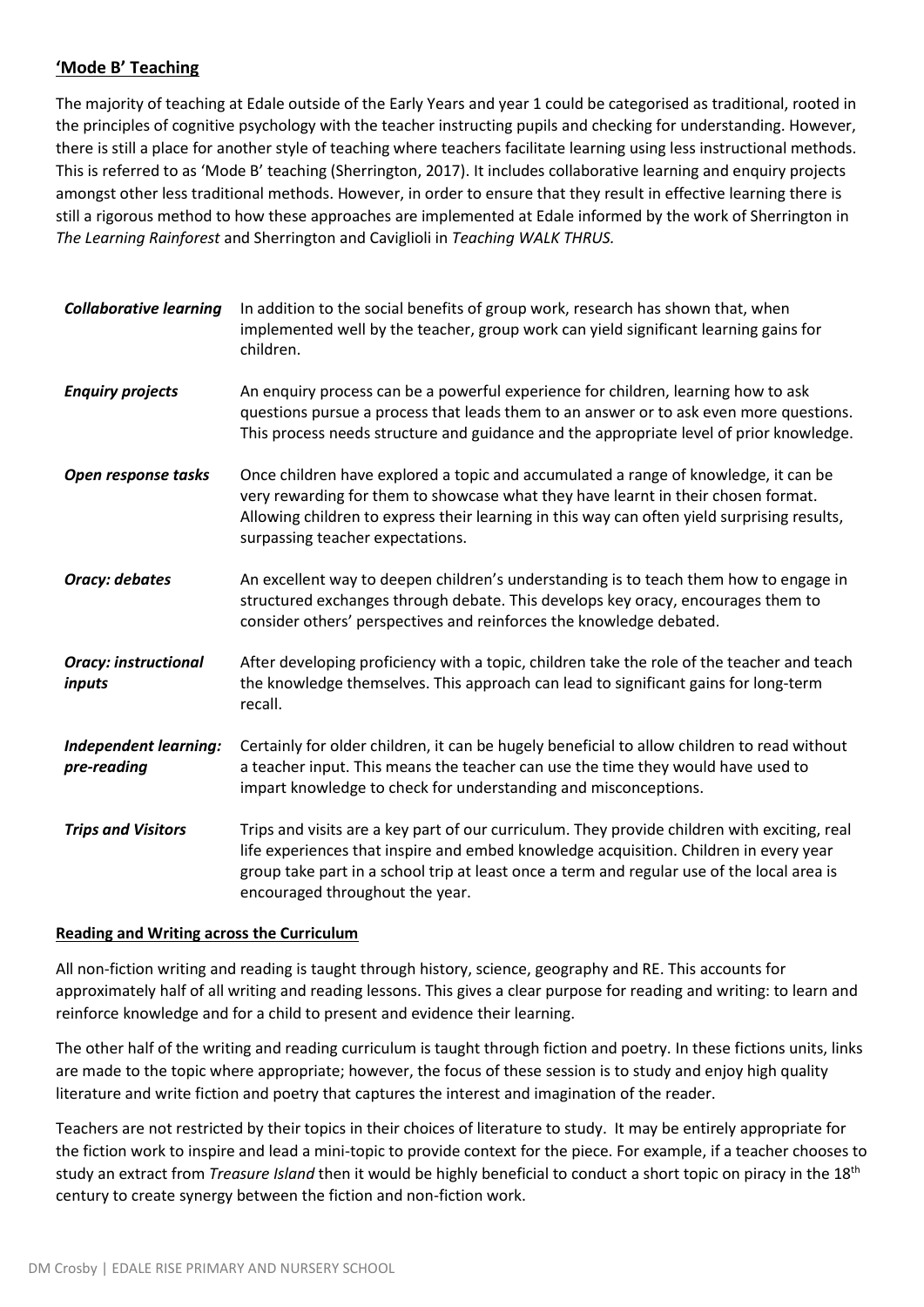#### **Blended Learning**

In response to the outbreak of COVID-19 in spring 2020, we have ensured that in the case of school or bubble closures, our children can access the same curriculum as they would if they were physically attending schools. Full details of our provision can be seen on the website: policies – remote learning statement.

#### **Curriculum Implementation: Appendix 1**

#### **Knowledge Organisers**

#### **Key Points:**

- **Planning tool**
	- o sets out all of the core facts that must be learnt to understand and *master* a particular topic
- **Assessment tool**
	- $\circ$  allows you to quickly check that pupils are learning exactly what you hoped they would
- **Quizzing tool**
	- o helps pupils to recall with lightning speed the key information needed to make sense of the topic
- **A Communication tool**
	- They can be sent home and used by parents to scaffold conversation with children about their learning

#### **Guidelines***:*

- 1. It should be the schema of your topic: it should encapsulate all the knowledge and vocabulary required to truly master a topic
- 2. Facts are chunked into different sections: key vocabulary, important people, timeline etc.:
- 3. Facts are kept short and snappy: 'Winston Churchill: British Prime Minister during WWII from 1940-1945'
- 4. Only images/diagrams/maps that are absolutely necessary are included
- 5. They are kept t to a single side of A4

#### **Teacher Instruction**

#### *Effective use of Dual Coding (Paivio, 1973; Weinstien et al. 2019)*

- 1. Avoid overloading PP's with text
	- Reading and listening comes through the same channel
- 2. Ensure the visual used is relevant to the content being studied
	- They can easily become a distraction
- 3. Ensure images are well placed, spaced and logically ordered
	- Haphazard spacing, ordering can be extremely distracting for some
- 4. If using text, ensure to use 'animation' to chunk it
	- This is avoids cognitive overload